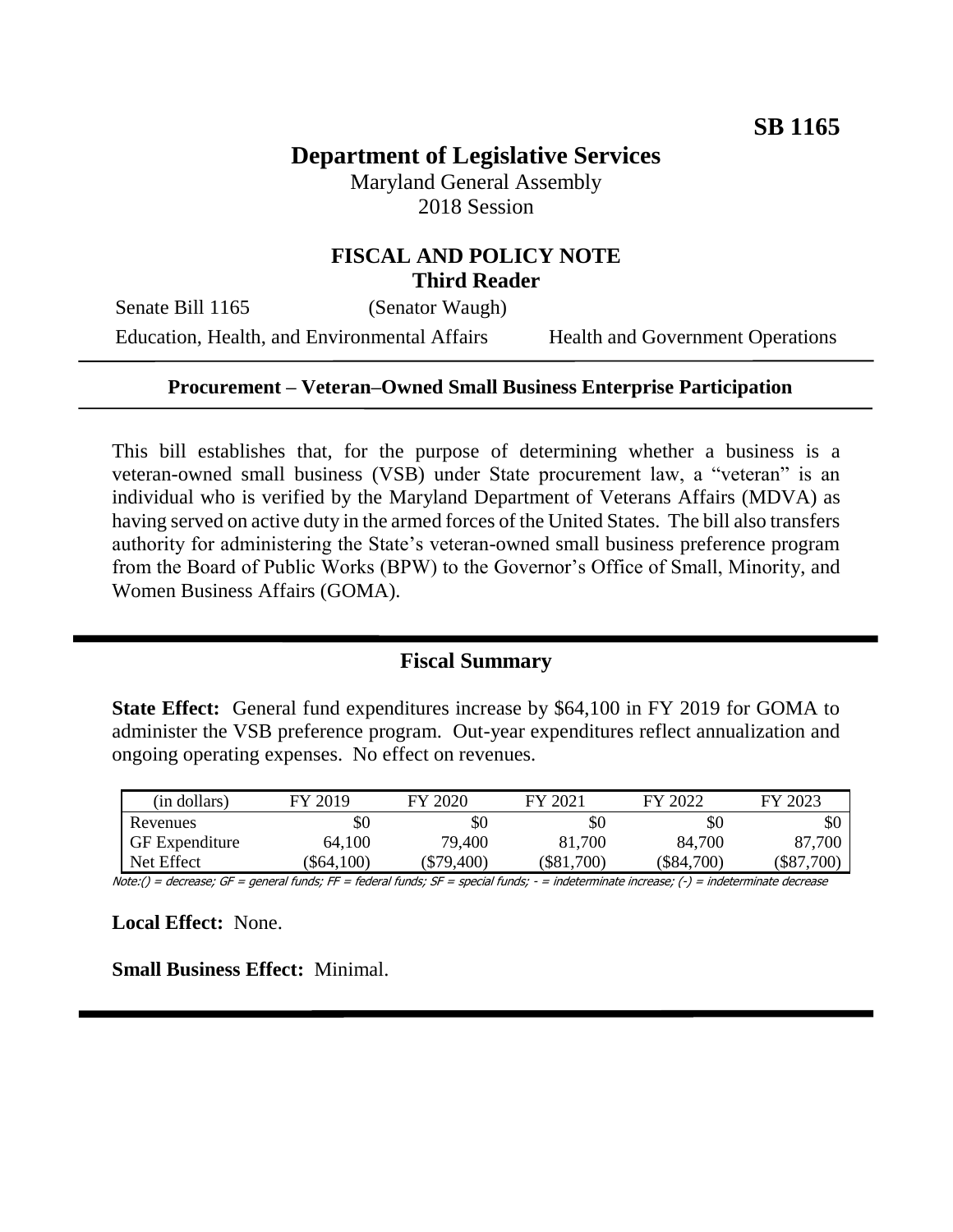## **Analysis**

**Current Law:** Unless the requirement is in conflict with any federal program, State agencies must structure their procurement procedures to try to achieve an overall minimum of 1% of their total procurement spending to be made directly or indirectly to VSBs.

Chapters 708 and 709 of 2017 defined a veteran as an individual who served on active duty in the armed forces of the United States, other than for training, and was discharged or released under conditions other than dishonorable. They also repealed a requirement that a VSB be certified as being owned by a veteran by the federal government. Instead, they defined a VSB as any business that meets federal standards for the size of small businesses and is at least 51% owned by one or more individuals who are veterans and who control the management and daily operations of the business. They specified that a person that willfully misrepresents a business as a VSB for the purpose of obtaining or retaining a contract or subcontract may be subject to (1) suspension or debarment or (2) civil penalties under the Maryland False Claims Act.

**Background:** Since 1950, a service member who performs active duty or completes at least 90 consecutive days of active duty training receives a Report of Separation from the armed services on a federal DD-214 form. The DD-214 includes information about the period of service, including date and place of entry into service, date and place of release from duty, last duty assignment and rank, and the reason for separation from service.

Chapter 119 of 2016 transferred authority to administer the State's Small Business Reserve (SBR) program from the Department of General Services to GOMA, which already administers the State's Minority Business Enterprise (MBE) program (except for the certification of MBEs).

**State Expenditures:** MDVA advises that it will review DD-214s for any individual claiming to be a veteran who owns a VSB, and that it can do so with existing resources.

BPW never had dedicated staff to administer the VSB program; instead, it incorporated its oversight and reporting responsibilities into other procurement-related reporting and oversight functions by the Procurement Advisor. Therefore, transferring the VSB program from BPW to GOMA has no practical effect on BPW expenditures.

However, as GOMA's staffing capacity has been stretched thin with the addition of the SBR program and other procurement-related responsibilities, the addition of another procurement preference program to GOMA's portfolio requires one staff person to track participation, report on the application of the VSB preference in State procurement, and otherwise manage the VSB preference program. Therefore, general fund expenditures increase by \$64,141 in fiscal 2019, which accounts for the bill's October 1, 2018 effective

SB 1165/ Page 2